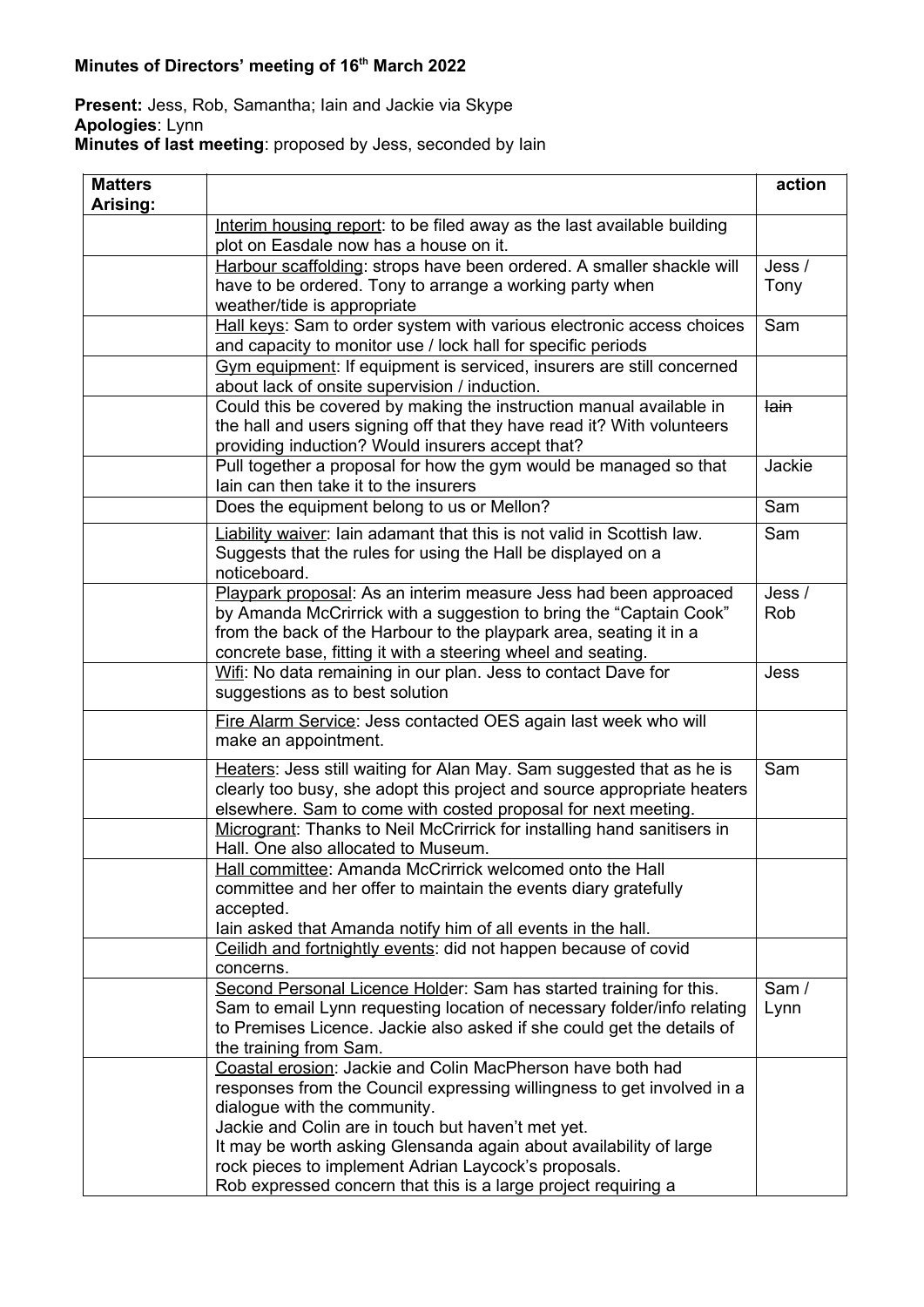|                                    | professional approach. We need a consultant to advise us.                                                                                                                                                                                                                                                                                                                                                       |               |
|------------------------------------|-----------------------------------------------------------------------------------------------------------------------------------------------------------------------------------------------------------------------------------------------------------------------------------------------------------------------------------------------------------------------------------------------------------------|---------------|
|                                    | Sam to write again to her academic contact to see if anyone able to<br>help from there.                                                                                                                                                                                                                                                                                                                         | Sam           |
|                                    | Jackie to forward previous email correspondence to council and HES<br>along with the coastal erosion report to Rob.                                                                                                                                                                                                                                                                                             | Jackie        |
|                                    | Rob to take on contact with council from Jackie and press them on<br>action.                                                                                                                                                                                                                                                                                                                                    | Rob           |
|                                    | Living History: we have written to say "no thank you".                                                                                                                                                                                                                                                                                                                                                          |               |
|                                    | Shed: Many thanks to Rob and Simon Orton for constructing the shed                                                                                                                                                                                                                                                                                                                                              |               |
|                                    | Collet travel: They have written to say "no thank you".                                                                                                                                                                                                                                                                                                                                                         |               |
|                                    | Bookkeeper: Bev Schofield has offered to do this on a voluntary basis.<br>Jess wants an honorarium to be offered. Simmers will provide Bev<br>with a spreadsheet / layout of what they want. Jess to ensure this<br>happens.                                                                                                                                                                                    | Jess          |
|                                    | PSL Licence - Jess awaiting invoice.                                                                                                                                                                                                                                                                                                                                                                            |               |
|                                    | $SSE$ – there is a balance in the Hall / Museum's favour which Jess<br>suggests we leave to cushion the blow of higher costs in the future.<br>lain pointed out that changes to direct debits are often unfounded and<br>offered to analyse our electricity bills to monitor this. Jess to supply<br>him with information to do this.<br>Paying quarterly in arrears was discussed, but this is more expensive. | lain/<br>Jess |
| Agenda<br>items:                   |                                                                                                                                                                                                                                                                                                                                                                                                                 |               |
| <b>Development</b><br><b>Plans</b> | See above re playpark proposal.                                                                                                                                                                                                                                                                                                                                                                                 |               |
| Hall                               | Working party: for minor exterior maintenance - sanding down and re-<br>varnishing exterior woodwork, with £100 budget for materials,<br>approved. To be completed by next meeting.                                                                                                                                                                                                                             | Sam           |
|                                    | Window frames: Rob commented that there are rotten window frames<br>in the Hall facing the Harbour, and the Museum overlooking the<br>quarry. Rob to investigate and assess options for repair / replacement.                                                                                                                                                                                                   | Rob           |
|                                    | Jackie offered to send Rob photographs that she has of building<br>exteriors to assist. Iain thanked Jackie for this.                                                                                                                                                                                                                                                                                           | Jackie        |
|                                    | Roof ridge: damage caused by Storm Eunice - is this a potential<br>insurance claim. Iain to notify insurers of damage to metal roof ridge<br>and adjoining tiles.                                                                                                                                                                                                                                               | lain          |
|                                    | Rob to send pictures of damage to lain. Ridge needs replacing as the<br>existing one is all twisted.<br>Rob to show Ruth's roofer the problem when he appears.                                                                                                                                                                                                                                                  | Rob           |
|                                    | Grass cutting schedule: Thanks to Seafari for keeping this under<br>control in past years. Sam to arrange a community rota to cut the<br>grass in the playpark and in front of the Hall. People to use their own<br>machines due to risk involved in using our corded electric machine.                                                                                                                         | Sam           |
|                                    | Newsletter: Pull together a draft with info and activities (may not be<br>enough) currently known.                                                                                                                                                                                                                                                                                                              | Jackie        |
| <b>Harbour</b>                     | See above under Matters Arising                                                                                                                                                                                                                                                                                                                                                                                 |               |
| <b>Arts</b>                        | Nothing to report                                                                                                                                                                                                                                                                                                                                                                                               |               |
| <b>Museum</b>                      | To open $1st$ April. Volunteers required to help get it ready – there is<br>replacement carpet to put down. Sam to ask volunteers to contact<br>Lynn directly.<br>Visitor numbers for last year not known, but income was £1,100. Iain                                                                                                                                                                          | Sam           |
|                                    | pointed out that Covid obviously had a massive impact.                                                                                                                                                                                                                                                                                                                                                          |               |
|                                    | Volunteers will be needed to man the museum at weekends as Lynn's                                                                                                                                                                                                                                                                                                                                               |               |